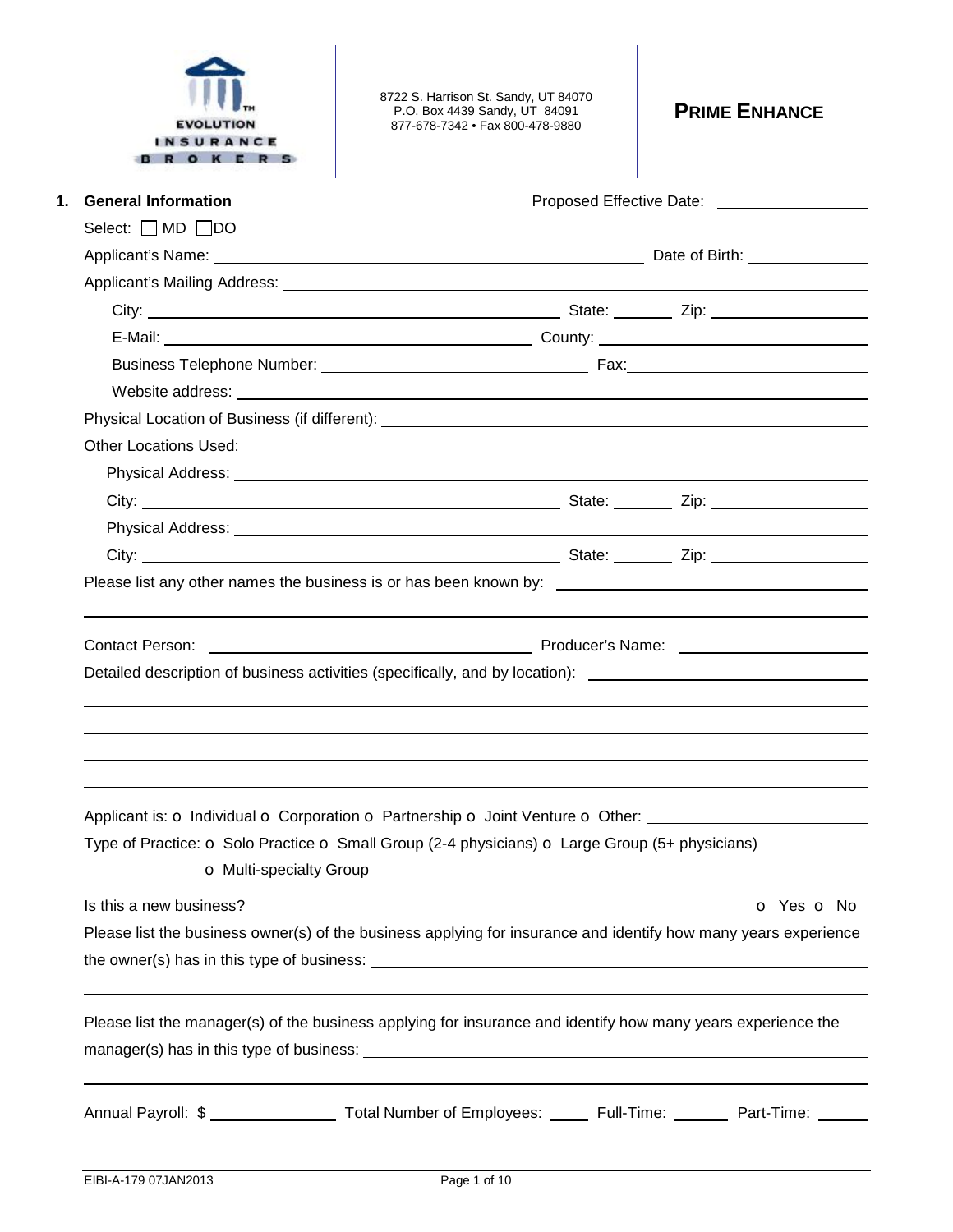Please describe the business's drug policy and what the procedure is when an applicant or employee fails a drug test:

 

 

#### **2. Insurance History**

Who is your current malpractice insurance carrier (or your last if no current provider)? **Please include a copy of the Declarations page of your current policy.**

Provide name(s) for all insurance companies that have provided Applicant malpractice insurance for the last three years:

|                        | Coverage: | Coverage: | Coverage: |
|------------------------|-----------|-----------|-----------|
| <b>Company Name</b>    |           |           |           |
| Retro Date             |           |           |           |
| <b>Expiration Date</b> |           |           |           |
| Annual Premium         | \$        | ۰D        | J         |

Has the Applicant or any predecessor ever had a professional liability claim?  $\bullet$  Yes  $\bullet$  No

Attach a five year loss/claims history, including details. (REQUIRED)

Have you had any incident, event, occurrence, loss, or Wrongful Act which might give rise to a Claim covered by this Policy, prior to the inception of this Policy? **o Yes o No** 

If yes, please explain:

Has the Applicant, or anyone on the Applicant's behalf, attempted to place this risk in standard markets?

o Yes o No

If the standard markets are declining placement, please explain why:

#### **3. Other Insurance**

Please provide the following information for all other business-related insurance the Applicant currently carries.

| Coverage Type          |     |   |   |
|------------------------|-----|---|---|
| <b>Company Name</b>    |     |   |   |
| <b>Expiration Date</b> |     |   |   |
| <b>Annual Premium</b>  | -\$ | S | Œ |

## **4. Desired Insurance**

Per Covered Person/Aggregate

- o \$15,000/\$60,000
- o \$25,000/\$100,000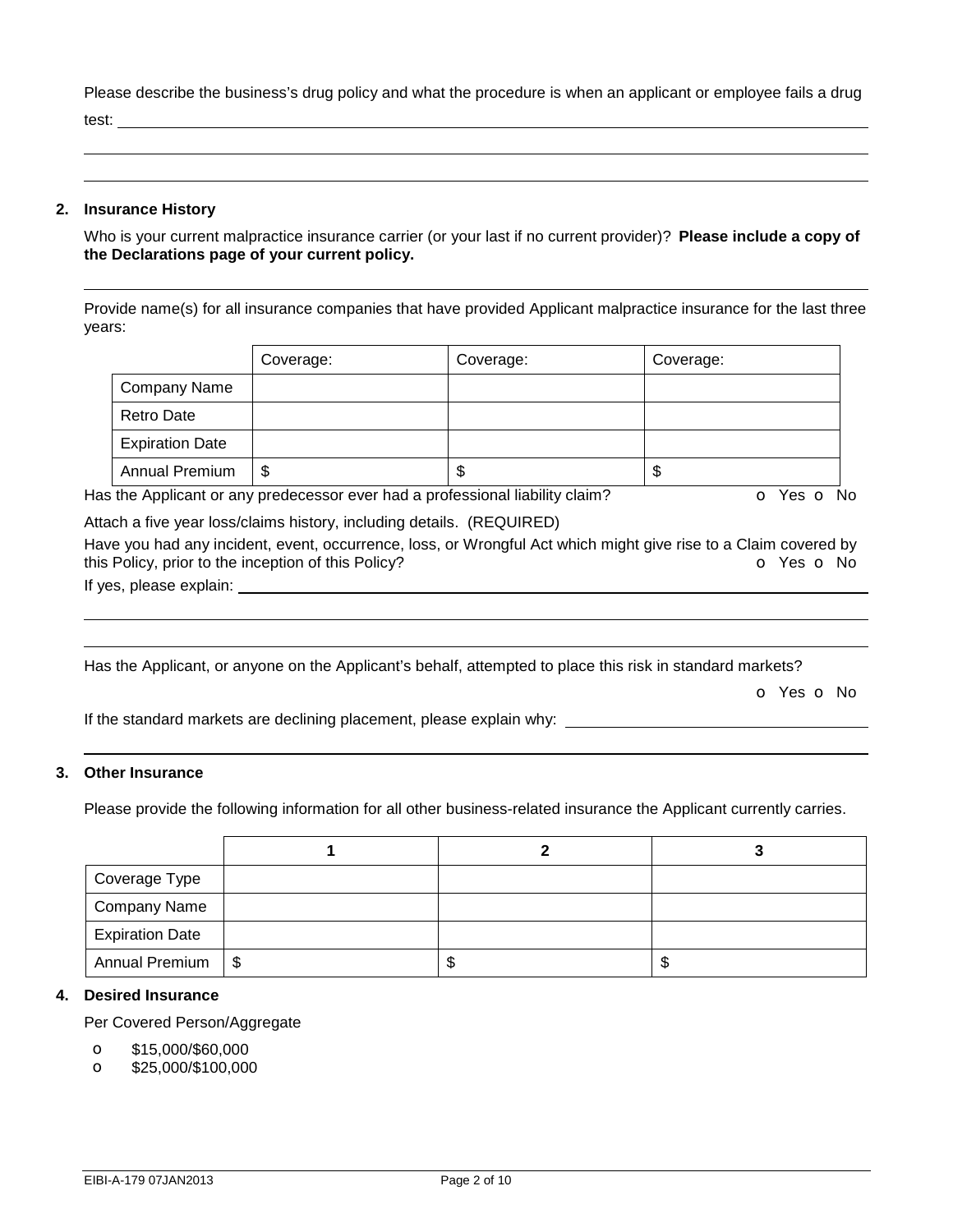How did you hear about PrimeEnhance?

- o Internet
- o Broker
- o PrimeEnhance Representative
- o Fellow Physician: Please list name:
- o Direct Mail Advertisement
- o Conference: Please list conference:
- o Other:

# **5. Business Activities**

# THE FOLLOWING MUST BE INCLUDED WITH THIS APPLICATION:

 $\Box$  Copy of your current professional liability insurance Declarations Page and currently valued loss experience.

□ Copy of your Curriculum Vitae.

- □ Copies of all advertising that you use, including Yellow Page ads.
- □ Copy of your business letterhead.
- □ Supplementary Applications, Claim Information Supplement(s) and additional documentation as needed.

| <b>Medical Training and Practice History</b>  |                               |                                                                   |                        |            |  |
|-----------------------------------------------|-------------------------------|-------------------------------------------------------------------|------------------------|------------|--|
| 1. Medical Specialty:                         |                               | 2. Medical Sub-Specialty:                                         |                        |            |  |
| Percent of Practice: 68                       |                               |                                                                   | Percent of Practice: 8 |            |  |
|                                               | Hospital / College            | City & State                                                      | Completed?             | Year       |  |
| <b>Medical School</b>                         |                               |                                                                   | $\Box$ Yes $\Box$ No   |            |  |
| Internship                                    |                               |                                                                   | $\Box$ Yes $\Box$ No   |            |  |
| Residency                                     |                               |                                                                   | │ Yes │ No             |            |  |
| Additional                                    |                               |                                                                   | $\Box$ Yes $\Box$ No   |            |  |
| Residency                                     |                               |                                                                   |                        |            |  |
| Fellowship                                    |                               |                                                                   | Yes  No                |            |  |
| 1. Are you a U.S. citizen?                    |                               |                                                                   |                        | ヿYes ∏ No  |  |
|                                               |                               | If NO, please provide a copy of documents confirming your status. |                        |            |  |
| 2. Are you a Foreign Medical School Graduate? |                               |                                                                   |                        | Yes<br>No. |  |
|                                               | Date of ECFMG certification:  |                                                                   |                        |            |  |
| 3. Are you currently Board Certified?         |                               |                                                                   |                        | Yes<br>No. |  |
|                                               | Name of Board: Name of Board: |                                                                   |                        |            |  |
|                                               |                               |                                                                   |                        |            |  |
| If no, are you Board Eligible?                |                               |                                                                   |                        | Yes<br>No. |  |
|                                               | Name of Board: Name of Board: |                                                                   |                        |            |  |
| Status: <u>www.community.com</u>              |                               | Est. Date of Certification: Est. Date of Certification:           |                        |            |  |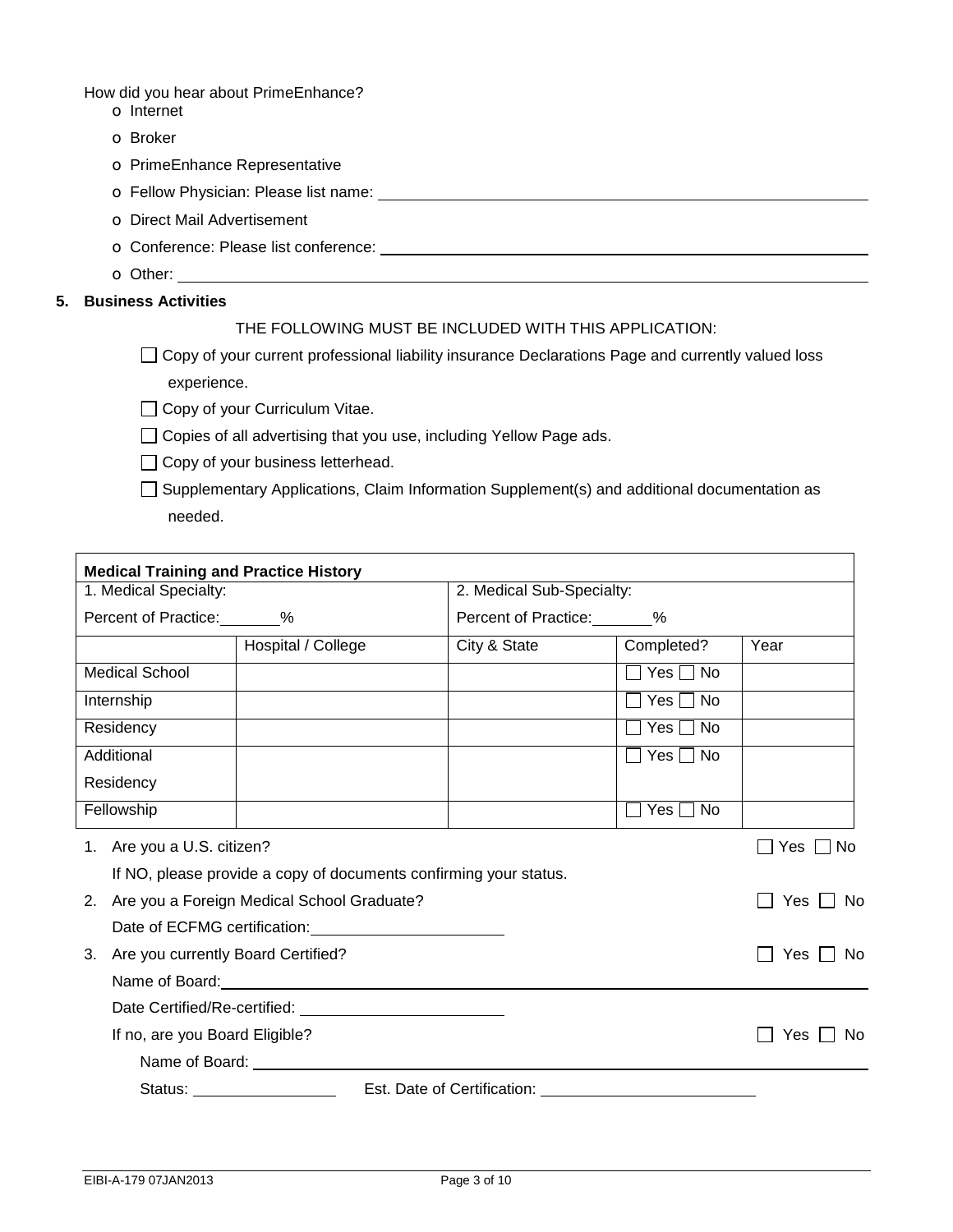4. Date you began practicing: Within the last five years have your practice characteristics, procedures performed, or business association(s) changed?  $\Box$  Yes  $\Box$  No

If YES, please describe details of change on additional sheet.

5. Please list the names of all physicians that perform aesthetic procedures in your practice: (attach additional sheets as necessary)

6. List all primary office locations where you have practiced in the last 10 years. (Use separate sheet if more space is needed). Street Address & City **State** State **Dates – From / To** State Dates – From / To

7. Please list below all hospitals where you have staff privileges. (*If no hospital privileges, attach protocol for patient admission*).

| <b>HOSPITAL</b> | <b>CITY/STATE</b> | <b>COUNTY</b> | % OF PRACTICE |
|-----------------|-------------------|---------------|---------------|
|                 |                   |               |               |
|                 |                   |               |               |
|                 |                   |               |               |
|                 |                   |               |               |
|                 |                   |               |               |
|                 |                   |               |               |
|                 |                   |               |               |
|                 |                   |               |               |
|                 |                   |               |               |

8. List the following information for each state where you practice:

| <b>STATE</b> | <b>MEDICAL LICENSE</b><br>NUMBER(S): | <b>DEA LICENSE</b><br><b>NUMBER(S):</b> | % OF<br><b>PRACTICE IN</b><br><b>EACH STATE:</b> | <b>STATUS OF</b><br><b>LICENSE</b> |
|--------------|--------------------------------------|-----------------------------------------|--------------------------------------------------|------------------------------------|
|              |                                      |                                         | %                                                |                                    |
|              |                                      |                                         | %                                                |                                    |
|              |                                      |                                         | %                                                |                                    |
|              |                                      |                                         | %                                                |                                    |

9. Please indicate the number of CME hours you have obtained in the past two years:

10. Indicate your gross annual receipts for the following:

| <b>Major Surgery</b> | ъD |
|----------------------|----|
| <b>Minor Surgery</b> | Φ  |
| <b>Office Visits</b> | J  |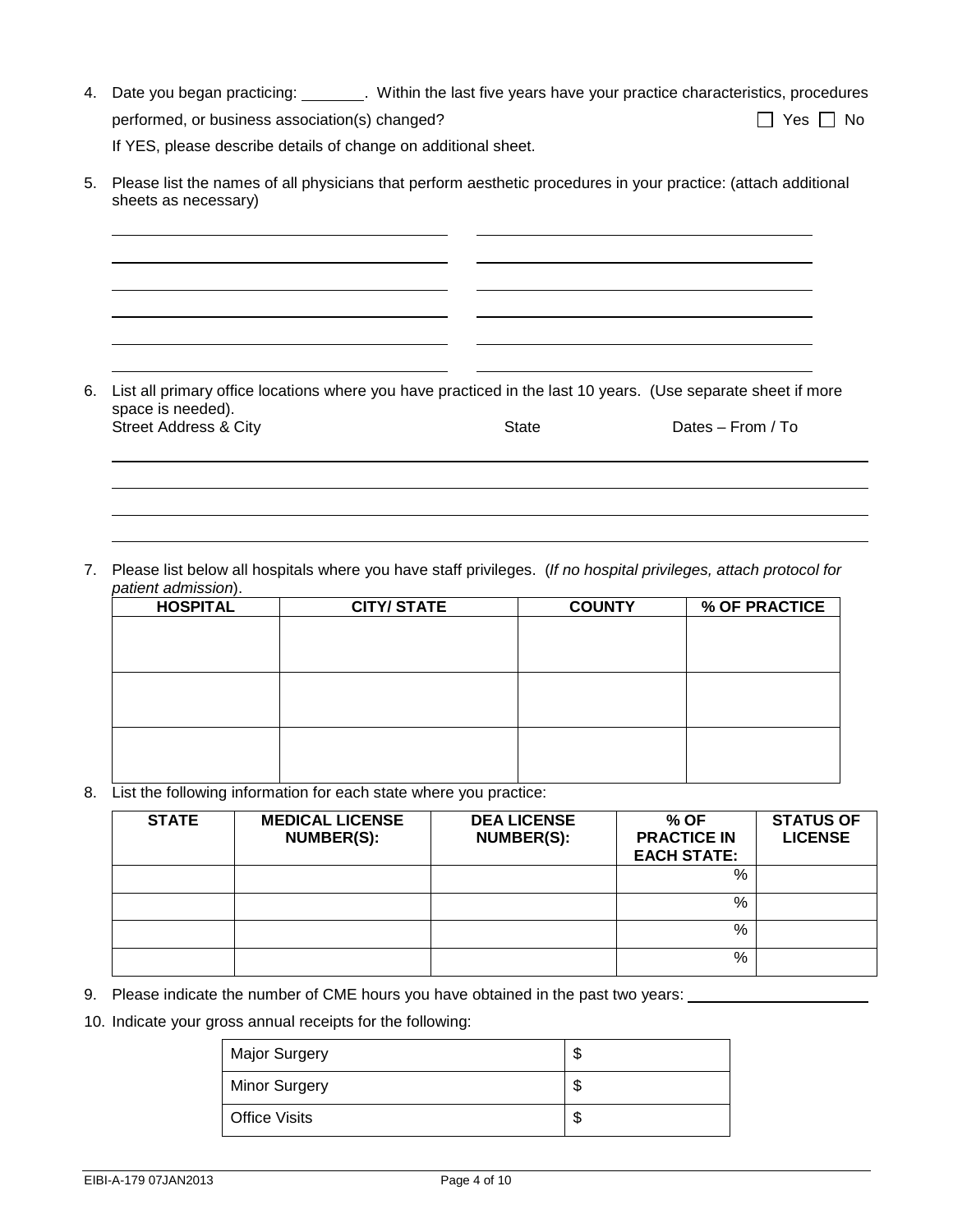| Obstetrics/Gynecology   | \$ |
|-------------------------|----|
| <b>Cosmetic Surgery</b> | \$ |
| Other (specify):        | \$ |
| TOTAL:                  | S  |

11. Identify the percentage of your business operations which are:

| Performed by you        | % |
|-------------------------|---|
| Performed by your staff | % |
| Other (specify):        | % |

12. Estimate total gross receipts from all operations for the next 12 months:

| <b>Major Surgery</b>    | \$ |
|-------------------------|----|
| <b>Minor Surgery</b>    | \$ |
| <b>Office Visits</b>    | \$ |
| Obstetrics/Gynecology   | \$ |
| <b>Cosmetic Surgery</b> | \$ |
| Other (specify): ______ | \$ |
| TOTAL:                  | \$ |

13. Estimate total annual gross receipts from all business operations for the next 12 months:

 $\frac{1}{2}$ 

14. Please indicate, on the following list, the anticipated number of elective (*not* medically necessary or reconstructive) procedures that will be done in the coming 12 months:

Non-surgical elective procedures:

| $\overline{\text{Botox}}$ <sub>________</sub> | <b>Chemical Peels</b>                                                        | Dermabrasion       | Laser Skin                                                                                       | Microderma-              | Sclerotherapy  | <b>Skin</b>            | Soft Tissue    |  |
|-----------------------------------------------|------------------------------------------------------------------------------|--------------------|--------------------------------------------------------------------------------------------------|--------------------------|----------------|------------------------|----------------|--|
|                                               |                                                                              |                    | Resurfacing                                                                                      | brasion                  |                | Rejunvenation          | Augmentation   |  |
|                                               |                                                                              |                    |                                                                                                  |                          |                |                        |                |  |
|                                               | Please indicate where these procedures were performed in the last 12 months: |                    |                                                                                                  |                          |                |                        |                |  |
| Hospital:                                     | _% Accredited Surgery Center: _______% Office: ______                        |                    |                                                                                                  | % Other: <u>_______%</u> |                |                        |                |  |
|                                               | PrimeEnhance Class A Procedures, all done under local anesthesia only:       |                    |                                                                                                  |                          |                |                        |                |  |
| Cosmetic                                      | Cosmetic Gum                                                                 | Dental Implants    | <b>Dental Veneers</b>                                                                            | G-Spot                   | Laser Eye      |                        |                |  |
| Dentistry                                     | Surgery                                                                      |                    |                                                                                                  | Enhancement              | Surgery        |                        |                |  |
|                                               |                                                                              |                    |                                                                                                  |                          |                |                        |                |  |
|                                               |                                                                              |                    | Please indicate where these procedures were performed in the last 12 months:                     |                          |                |                        |                |  |
|                                               | Hospital: _______% Accredited Surgery Center: ______% Office: ______         |                    |                                                                                                  | % Other: %               |                |                        |                |  |
|                                               |                                                                              |                    | PrimeEnhance Class B Procedures, all done under local anesthesia, with or without oral sedative: |                          |                |                        |                |  |
| Abdominoplasty                                | Autologous Fat                                                               | Blepharoplasty     | Breast                                                                                           | Cheek Implants           | Chin           | <b>Facial Implants</b> | Forehead Lift  |  |
|                                               | Transfer                                                                     |                    | Augmentation                                                                                     |                          | Augmentation   |                        |                |  |
|                                               |                                                                              |                    |                                                                                                  |                          |                |                        |                |  |
| Gynecomastia                                  | Labiaplasty                                                                  | Liposuction        | Lower Body Lift                                                                                  | Neck Lift                | Otoplasty      | Pectoral               | Rhinoplasty    |  |
|                                               |                                                                              |                    |                                                                                                  |                          |                | Enlargement            |                |  |
|                                               |                                                                              |                    |                                                                                                  |                          |                |                        |                |  |
| Thigh Lift                                    | Thighplasty                                                                  | Upper Arm Lift     | Vaginoplasty                                                                                     |                          |                |                        |                |  |
|                                               |                                                                              |                    |                                                                                                  |                          |                |                        |                |  |
|                                               |                                                                              |                    | Please indicate where these procedures were performed in the last 12 months:                     |                          |                |                        |                |  |
| Hospital:                                     |                                                                              |                    | % Accredited Surgery Center: 6 % Office: 6 % Other:                                              | %                        |                |                        |                |  |
|                                               |                                                                              |                    | PrimeEnhance Class C Procedures, all done under general anesthesia or iv anesthesia:             |                          |                |                        |                |  |
| Autologous Fat                                | Blepharoplasty                                                               | <b>Breast Lift</b> | <b>Breast</b>                                                                                    | <b>Brow Lift</b>         | <b>Buttock</b> | <b>Buttock Lift</b>    | Cheek Implants |  |
| Transfer                                      |                                                                              |                    | Reduction                                                                                        |                          | Augmentation   |                        |                |  |
|                                               |                                                                              |                    |                                                                                                  |                          |                |                        |                |  |
|                                               |                                                                              |                    |                                                                                                  |                          |                |                        |                |  |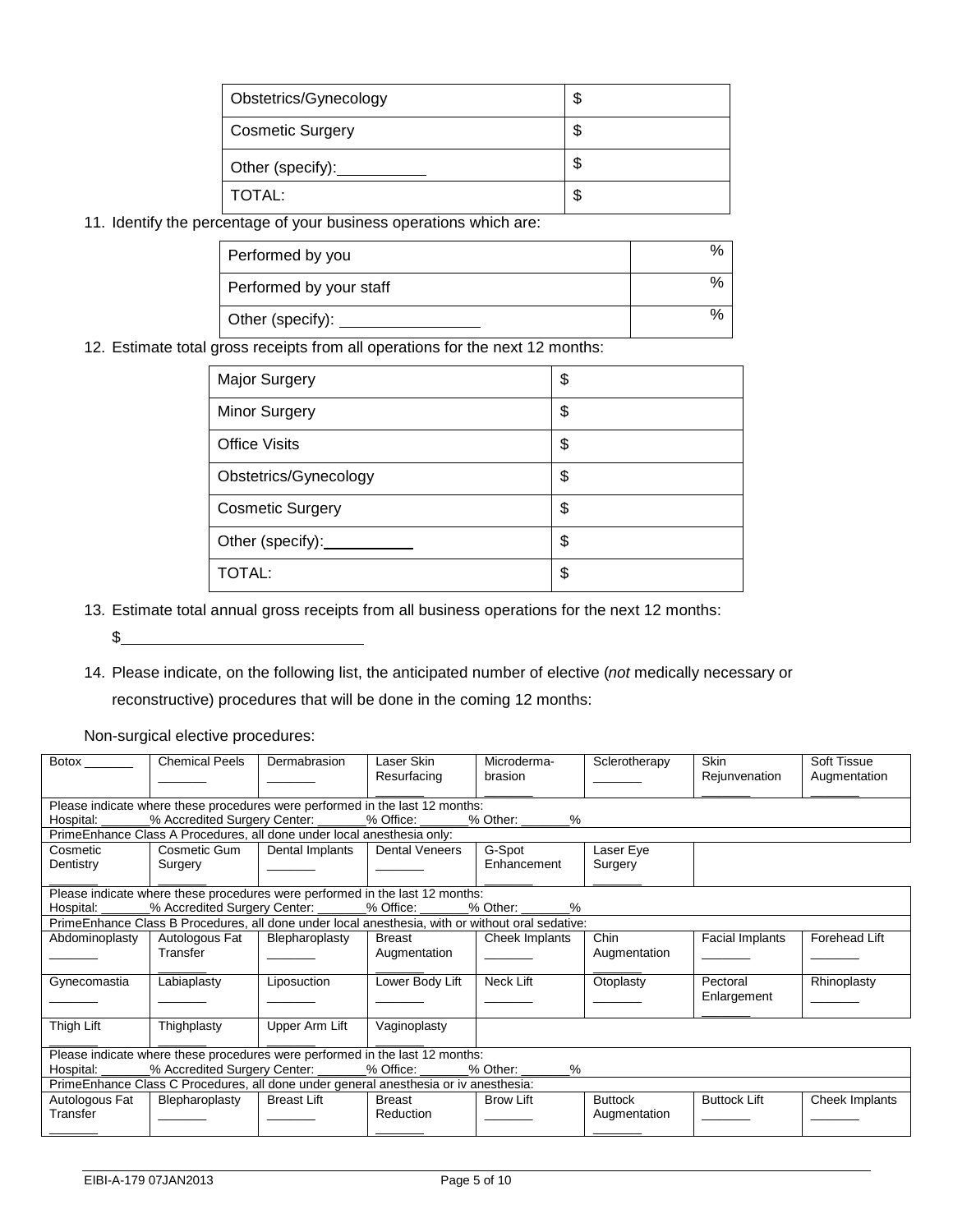| Chin<br>Augmentation                                                                 | Facial Implants                                                                       | Forehead Lift  | Gynecomastia | Labiaplasty                                                                             | Neck Lift  | Otoplasty | Petoral<br>Enlargement |
|--------------------------------------------------------------------------------------|---------------------------------------------------------------------------------------|----------------|--------------|-----------------------------------------------------------------------------------------|------------|-----------|------------------------|
| Rhinoplasty                                                                          | Thighplasty                                                                           | Upper Arm Lift | Vaginoplasty |                                                                                         |            |           |                        |
|                                                                                      | Please indicate where these procedures were performed in the last 12 months:          |                |              |                                                                                         |            |           |                        |
|                                                                                      |                                                                                       |                |              | Hospital: _______% Accredited Surgery Center: _______% Office: _______% Other: _______% |            |           |                        |
|                                                                                      | PrimeEnhance Class D Procedures, all done under general anesthesia or iv anesthesia:  |                |              |                                                                                         |            |           |                        |
| Abdominoplasty                                                                       | Breast<br>Augmentation                                                                | l Face Lift    | Liposuction  | Lower Body Lift                                                                         | Thigh Lift |           |                        |
|                                                                                      | Please indicate where these procedures were performed in the last 12 months:          |                |              |                                                                                         |            |           |                        |
|                                                                                      |                                                                                       |                |              | Hospital: _______% Accredited Surgery Center: _______% Office: _______% Other: _______% |            |           |                        |
| PrimeEnhance Class E Procedures, all done under general anesthesia or iv anesthesia: |                                                                                       |                |              |                                                                                         |            |           |                        |
| Any Class C or class D procedures with abdominoplasty on same day                    |                                                                                       |                |              |                                                                                         |            |           |                        |
|                                                                                      | Please indicate where these procedures were performed in the last 12 months:          |                |              |                                                                                         |            |           |                        |
|                                                                                      | Hospital: _______% Accredited Surgery Center: _______% Office: _______% Other: ______ |                |              | %                                                                                       |            |           |                        |

#### 15. Please list all hospitals, accredited surgery centers and offices where above procedures were performed in

the last 12 months. For non-accredited facilities, please attach the most recent state inspection report.

| Facility Name and Location: | Accreditation: | Contact Name & Telephone: |
|-----------------------------|----------------|---------------------------|
|                             |                |                           |
|                             |                |                           |
|                             |                |                           |
|                             |                |                           |
|                             |                |                           |
|                             |                |                           |
|                             |                |                           |
|                             |                |                           |
|                             |                |                           |
|                             |                |                           |

#### **6. Office Staff**

- 1. Do you employ, contract with, or supervise any physician(s) or surgeon(s)?  $\Box$  Yes  $\Box$  No If YES, advise of number and attach current certificate(s) of insurance.
- 2. Do you employ, contract with or supervise any non-physician health care extenders?  $\square$  Yes  $\square$  No If YES, enter information below:

|                      | <b>NUMBER</b> |                               | <b>NUMBER</b> |
|----------------------|---------------|-------------------------------|---------------|
| LPN                  |               | Certified Nurse Midwife (CNM) |               |
| <b>RN</b>            |               | Pharmacist                    |               |
| <b>CNA</b>           |               | Laboratory Technician         |               |
| Physician Assistant: |               | Other (please describe):      |               |

# **7. Practice Information**

- 1. Please indicate:
	- a. Average number of patients seen each week:
	- b. Average number of patients seen each month: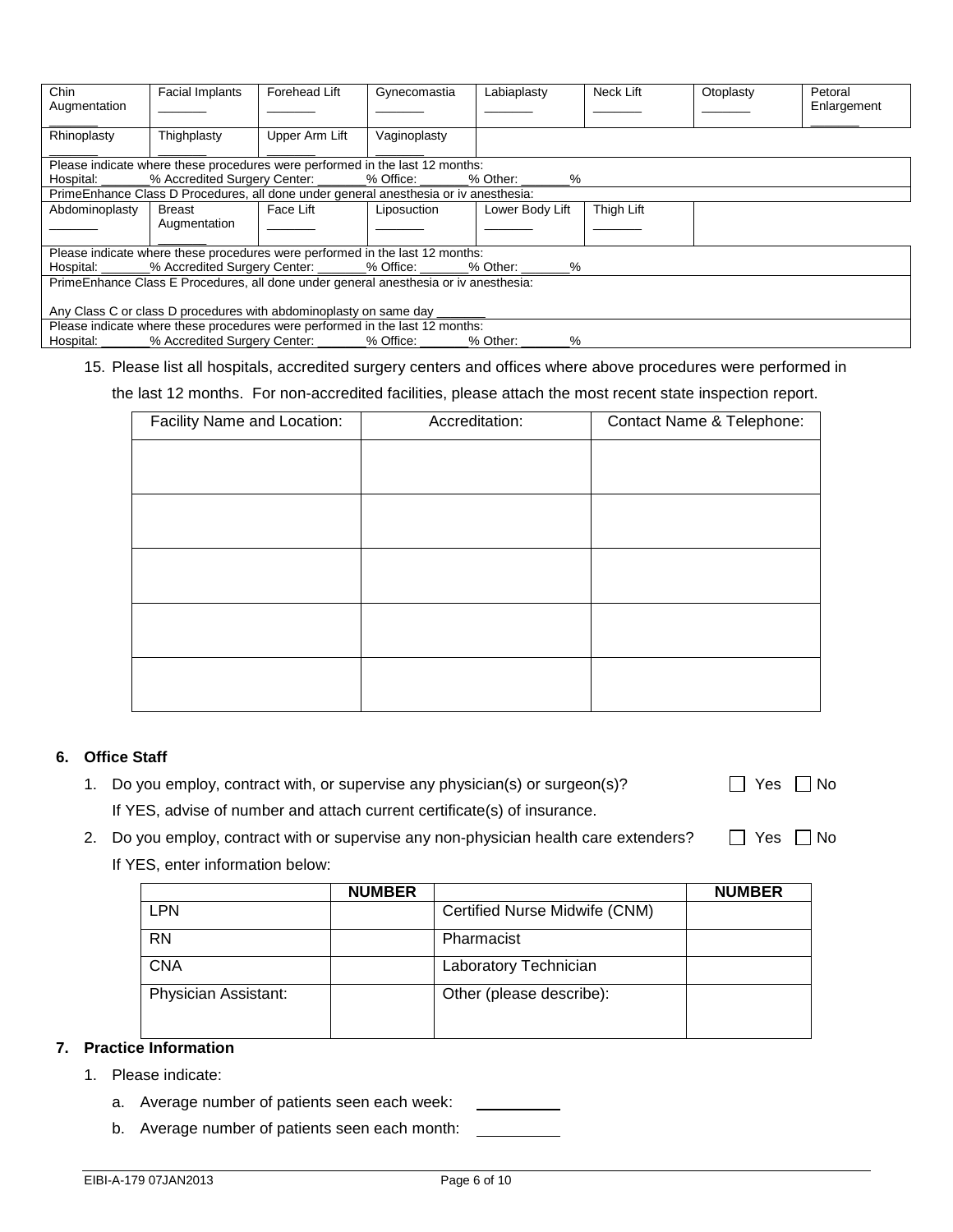|          | c. | Average number of patients seen each year:                                                                                                                                                                                                                                                                                                                                  |
|----------|----|-----------------------------------------------------------------------------------------------------------------------------------------------------------------------------------------------------------------------------------------------------------------------------------------------------------------------------------------------------------------------------|
|          |    | d. Percentage of locum tenens work: _____________%                                                                                                                                                                                                                                                                                                                          |
| 2.       |    |                                                                                                                                                                                                                                                                                                                                                                             |
| 3.       |    | Please list any medical association membership(s): _____________________________                                                                                                                                                                                                                                                                                            |
|          |    |                                                                                                                                                                                                                                                                                                                                                                             |
| 4.<br>5. |    | Do you own, operate, administer, maintain a relationship with, or supervise any overnight bed and board<br>facility, urgent care facility, commercial laboratory, urgent care center, surgicenter, abortion clinic, walk-in<br>clinic, or birthing center?<br>$\Box$ Yes $\Box$ No<br>If YES, please describe on separate sheet.<br>Do you perform abortions?<br>│Yes │ │No |
|          |    | If YES, please tell us:                                                                                                                                                                                                                                                                                                                                                     |
|          |    | a. Indicate number each month: $\Box$ Type: $\Box$ Elective $\Box$ Therapeutic                                                                                                                                                                                                                                                                                              |
|          | b. | Where performed? (Check all that apply) $\Box$ Office $\Box$ Hospital $\Box$ Other (Explain on separate                                                                                                                                                                                                                                                                     |
|          |    | sheet).                                                                                                                                                                                                                                                                                                                                                                     |
|          | c. | Maximum Gestation Age? ____________________                                                                                                                                                                                                                                                                                                                                 |
| 6.       |    | Have your hospital privileges ever been suspended, restricted, denied, placed in probationary status, or<br>revoked?<br>$\Box$ Yes $\Box$ No<br>If YES, please describe on separate sheet.                                                                                                                                                                                  |
| 7.       |    | Has your board certification or membership in any medical society/association ever been refused, suspended,<br>revoked, or voluntarily surrendered?<br>$\Box$ Yes $\Box$ No<br>If YES, please describe on separate sheet.                                                                                                                                                   |
| 8.       |    | Are you now, or have you ever been involved in any professional liability claim or suit?<br>$\Box$ Yes $\Box$ No                                                                                                                                                                                                                                                            |
| 9.       |    | Are you aware of any circumstances that might lead to a claim or suit?<br>$\Box$ Yes $\Box$ No                                                                                                                                                                                                                                                                              |
|          |    | If YES, has this information been reported to a current or prior insurance carrier?<br>$\Box$ Yes $\Box$ No                                                                                                                                                                                                                                                                 |
|          |    | $\Box$ Yes $\Box$ No<br>10. Has your professional liability insurance ever been refused, cancelled, or non-renewed?<br>If YES, please explain on a separate sheet. (Response not required in the state of Missouri).                                                                                                                                                        |
|          |    | 11. Has your medical license(s) or narcotics license(s) ever been limited, suspended, revoked, denied, or<br>investigated by any licensing board or regulatory agency?<br>$\Box$ Yes $\Box$ No<br>If YES, please explain on a separate sheet.                                                                                                                               |
|          |    | 12. Have you ever been diagnosed or treated for alcoholism, drug addiction, any chemical dependency, or a<br>mental or chronic physical illness?<br>7 Yes ∩ No                                                                                                                                                                                                              |
|          |    | 13. Have you ever been charged with, or convicted of a crime other than minor traffic violations? $\Box$ Yes $\Box$ No<br>If YES, please explain on a separate sheet.                                                                                                                                                                                                       |
|          |    | 14. Have any fee or professional relations complaints been registered against you with your medical<br>association(s), hospital(s), or a state licensing authority?<br>_  Yes ∠ No<br>If YES, please explain on a separate sheet.                                                                                                                                           |
|          |    | 15. Are you now or have you ever performed experimental or investigational procedures or prescribed/dispensed<br>experimental drugs?<br>$\Box$ Yes $\Box$ No<br>If YES, please explain on a separate sheet.                                                                                                                                                                 |
|          |    | 16. Do you now or have you ever treated prisoners in a state, federal, or any correctional institution?                                                                                                                                                                                                                                                                     |
|          |    | $\Box$ Yes $\Box$ No                                                                                                                                                                                                                                                                                                                                                        |
|          |    | 17. Do you authorize any collection agency, at its own discretion, to file a claim or suit?<br>$\Box$ Yes $\Box$ No                                                                                                                                                                                                                                                         |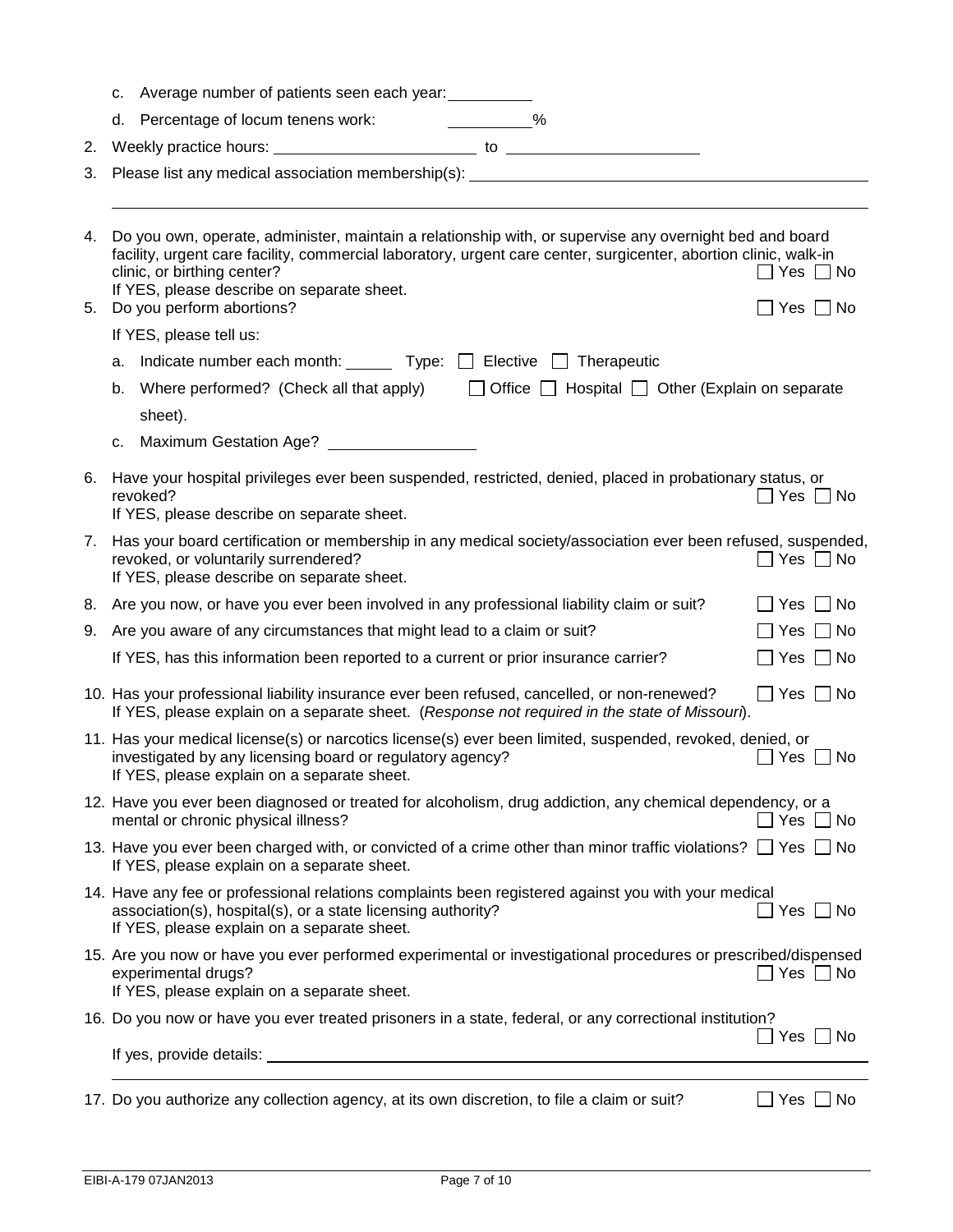|                                                                                                                                                                                                                                                      | 18. Do you work in an Emergency Room for other than maintaining hospital privileges?<br>$\Box$ Yes $\Box$ No<br>Please indicate the average number of hours you work in the Emergency Room each month:                                                                                                                                                                 |  |  |
|------------------------------------------------------------------------------------------------------------------------------------------------------------------------------------------------------------------------------------------------------|------------------------------------------------------------------------------------------------------------------------------------------------------------------------------------------------------------------------------------------------------------------------------------------------------------------------------------------------------------------------|--|--|
|                                                                                                                                                                                                                                                      | 19. Are you a sports team physician or health care provider?<br>$\Box$ Yes $\Box$ No<br>If YES, check all that apply: $\Box$ High School $\Box$ College $\Box$ Professional $\Box$ Other                                                                                                                                                                               |  |  |
|                                                                                                                                                                                                                                                      | Name and location of teams: Name and Location of teams:                                                                                                                                                                                                                                                                                                                |  |  |
|                                                                                                                                                                                                                                                      | 20. Are you now, or have you ever been a proprietor, partner, officer, director, administrator, executive officer, or<br>medical director, or are you under contract to provide professional services, at any Nursing Home or similar<br>facility?<br>$\Box$ Yes $\Box$ No                                                                                             |  |  |
|                                                                                                                                                                                                                                                      | If YES, describe percentage of your practice and name(s) of nursing home facilities:                                                                                                                                                                                                                                                                                   |  |  |
|                                                                                                                                                                                                                                                      |                                                                                                                                                                                                                                                                                                                                                                        |  |  |
|                                                                                                                                                                                                                                                      | 21. Are you now, or have you ever been a proprietor, partner, officer, director, administrator, executive officer, or<br>medical director of a hospital or hospital department, sanitarium, ambulatory care clinic with bed and board<br>facilities, health maintenance organization, preferred provider organization, or any other business enterprise?<br>∏ Yes □ No |  |  |
|                                                                                                                                                                                                                                                      | If YES, please identify, provide address, and explain details on a separate sheet.                                                                                                                                                                                                                                                                                     |  |  |
|                                                                                                                                                                                                                                                      | 22. Do you serve in a 'Gatekeeper' capacity—that is, the authorizing and/or rejecting of requests for<br>hospitalization or specialized treatment(s), and/or determining the length of hospitalization or specialized<br>treatments for or on behalf of any organization(s) for an HMO, PPO or similar Managed Care Organization?<br>$\Box$ Yes $\Box$ No              |  |  |
|                                                                                                                                                                                                                                                      | If YES, please advise of percentage of your practice devoted to Gatekeeper activity: _______ %                                                                                                                                                                                                                                                                         |  |  |
| 23. Do you endorse any products or participate in any activity which offers professional advice to the public, (e.g.<br>newspaper columns, broadcasts, etc.)?<br>  Yes □ No<br>If YES, please describe on separate sheet.                            |                                                                                                                                                                                                                                                                                                                                                                        |  |  |
|                                                                                                                                                                                                                                                      | Anesthesia / Office Surgery                                                                                                                                                                                                                                                                                                                                            |  |  |
| Do you perform or assist in any surgical procedure in your office or other non-hospital setting, during which<br>1.<br>anesthesia is administered by means other than a topical basis?<br>∏ Yes ∏ No<br>If YES, please complete the questions below: |                                                                                                                                                                                                                                                                                                                                                                        |  |  |
|                                                                                                                                                                                                                                                      | a. Description and annual number of procedures:                                                                                                                                                                                                                                                                                                                        |  |  |
|                                                                                                                                                                                                                                                      | b. Annual number of procedures with: General Anesthesia: 1990 1991                                                                                                                                                                                                                                                                                                     |  |  |
|                                                                                                                                                                                                                                                      | Spinal or Caudal Anesthesia: _____________                                                                                                                                                                                                                                                                                                                             |  |  |
|                                                                                                                                                                                                                                                      |                                                                                                                                                                                                                                                                                                                                                                        |  |  |
| c.                                                                                                                                                                                                                                                   | Anesthesia administered by: example and a series of the state of the state of the state of the state of the state of the state of the state of the state of the state of the state of the state of the state of the state of t                                                                                                                                         |  |  |
| d.                                                                                                                                                                                                                                                   |                                                                                                                                                                                                                                                                                                                                                                        |  |  |
| е.                                                                                                                                                                                                                                                   | Description of life-saving equipment/supplies:<br>Secret 2021 2022 2023 2024 2022 2023 2024 2022 2023 2024 2022 2023 2024 2022 2023 2024 2022 2023 2024 2022 20                                                                                                                                                                                                        |  |  |
|                                                                                                                                                                                                                                                      |                                                                                                                                                                                                                                                                                                                                                                        |  |  |
| 7.                                                                                                                                                                                                                                                   |                                                                                                                                                                                                                                                                                                                                                                        |  |  |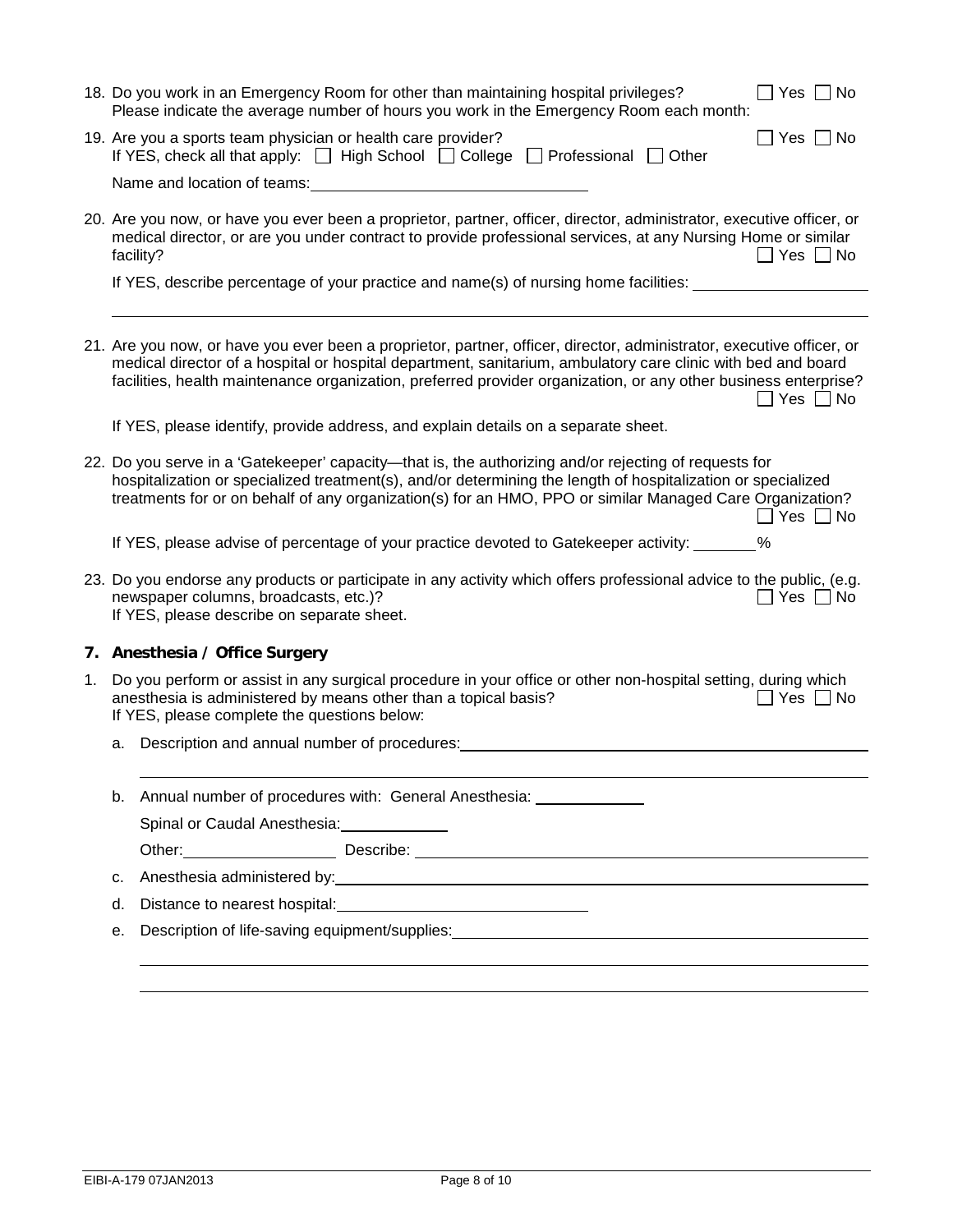# **APPLICATION FOR PROFESSIONAL LIABILITY INSURANCE PHYSICIANS AND SURGEONS CLAIMS-MADE COVERAGE**

# **ADDITIONAL INFORMATION FORM**

Please use the space provided below to provide additional information as required by individual questions in this application. Use additional sheets if necessary.

| <b>QUESTION#</b> | <b>COMMENTS</b> |
|------------------|-----------------|
|                  |                 |
|                  |                 |
|                  |                 |
|                  |                 |
|                  |                 |
|                  |                 |
|                  |                 |
|                  |                 |
|                  |                 |
|                  |                 |
|                  |                 |
|                  |                 |
|                  |                 |
|                  |                 |
|                  |                 |
|                  |                 |
|                  |                 |
|                  |                 |
|                  |                 |
|                  |                 |
|                  |                 |
|                  |                 |
|                  |                 |
|                  |                 |
|                  |                 |
|                  |                 |

#### **REPRESENTATIONS AND WARRANTIES**

The "Applicant" is the party to be named as the "Insured" in any insuring contract if issued. By signing this Application, the Applicant for insurance hereby represents and warrants that the information provided in the Application, together with all supplemental information and documents provided in conjunction with the Application, is true, correct, inclusive of all relevant and material information necessary for the Insurer to accurately and completely assess the Application, and is not misleading in any way. The Applicant further represents that the Applicant understands and agrees as follows: (i) the Insurer can and will rely upon the Application and supplemental information provided by the Applicant, and any other relevant information, to assess the Applicant's request for insurance coverage and to quote and potentially bind, price, and provide coverage; (ii) the Application and all supplemental information and documents provided in conjunction with the Application are warranties that will become a part of any coverage contract that may be issued; (iii) the submission of an Application or the payment of any premium does not obligate the Insurer to quote, bind, or provide insurance coverage; and (iv) in the event the Applicant has or does provide any false, misleading, or incomplete information in conjunction with the Application, any coverage provided will be deemed void from initial issuance.

The Applicant hereby authorizes the Insurer and its agents to gather any additional information the Insurer deems necessary to process the Application for quoting, binding, pricing, and providing insurance coverage including, but not limited to, gathering information from federal, state, and industry regulatory authorities, insurers, creditors, customers, financial institutions, and credit rating agencies. The Insurer has no obligation to gather any information nor verify any information received from the Applicant or any other person or entity. The Applicant expressly authorizes the release of information regarding the Applicant's losses, financial information, or any regulatory compliance issues to this Insurer in conjunction with consideration of the Application.